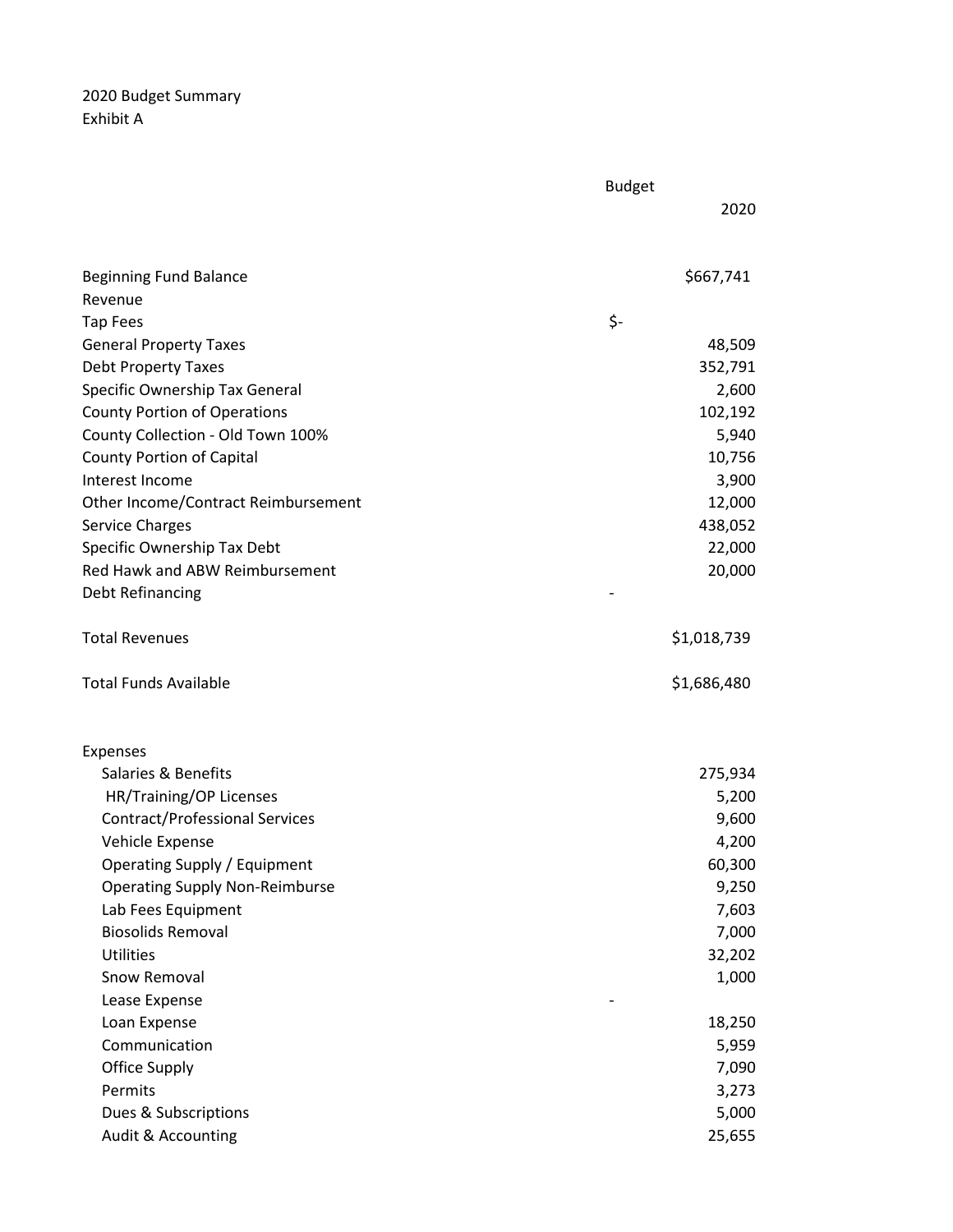| <b>Treasurer Fees - General</b>               | 2,425                 |  |  |
|-----------------------------------------------|-----------------------|--|--|
| <b>Emergency Contingency</b>                  | 10,000                |  |  |
| <b>General Legal</b>                          | 28,435                |  |  |
| Water Legal and Engineering                   | 17,270                |  |  |
| <b>BOD Exp/Election Exp.</b>                  | 6,000                 |  |  |
| <b>General Liability Insurance</b>            | 19,589                |  |  |
| <b>Capital Expenditures</b>                   | 67,500                |  |  |
| Debt Administration                           | 600                   |  |  |
| Debt Interest                                 | 183,375               |  |  |
| Debt Principal                                | 65,000                |  |  |
| <b>Treasurer Fees - Debt</b>                  | 17,640                |  |  |
| Red Hawk Ranch and ABW Reimbursement          | 20,000                |  |  |
| <b>Bond Refinancing</b>                       | $86 -$                |  |  |
| <b>Total Expenses</b>                         | \$915,351             |  |  |
| <b>Accumulated Reserves</b>                   |                       |  |  |
| Reserve Increases (decreases)                 | 103,388               |  |  |
| <b>Ending Fund Balance - TABOR</b>            | \$17,966              |  |  |
| <b>Ending Fund Balance- Debt Service</b>      | \$396,885             |  |  |
| Ending Fund Bal.-Brd Designated Capital Repl. | \$1,967               |  |  |
| <b>Ending Fund Balance-Unrestricted</b>       | \$354,310             |  |  |
|                                               | \$1,018,739 Total Rev |  |  |
|                                               | \$915,351 Total Exp   |  |  |
|                                               | -334,725 less debt/ca |  |  |
|                                               | \$580,626 oper exp    |  |  |
|                                               | \$438,113 rev for deb |  |  |
|                                               | 267,225 Total Debt    |  |  |

163.90% Total Rev